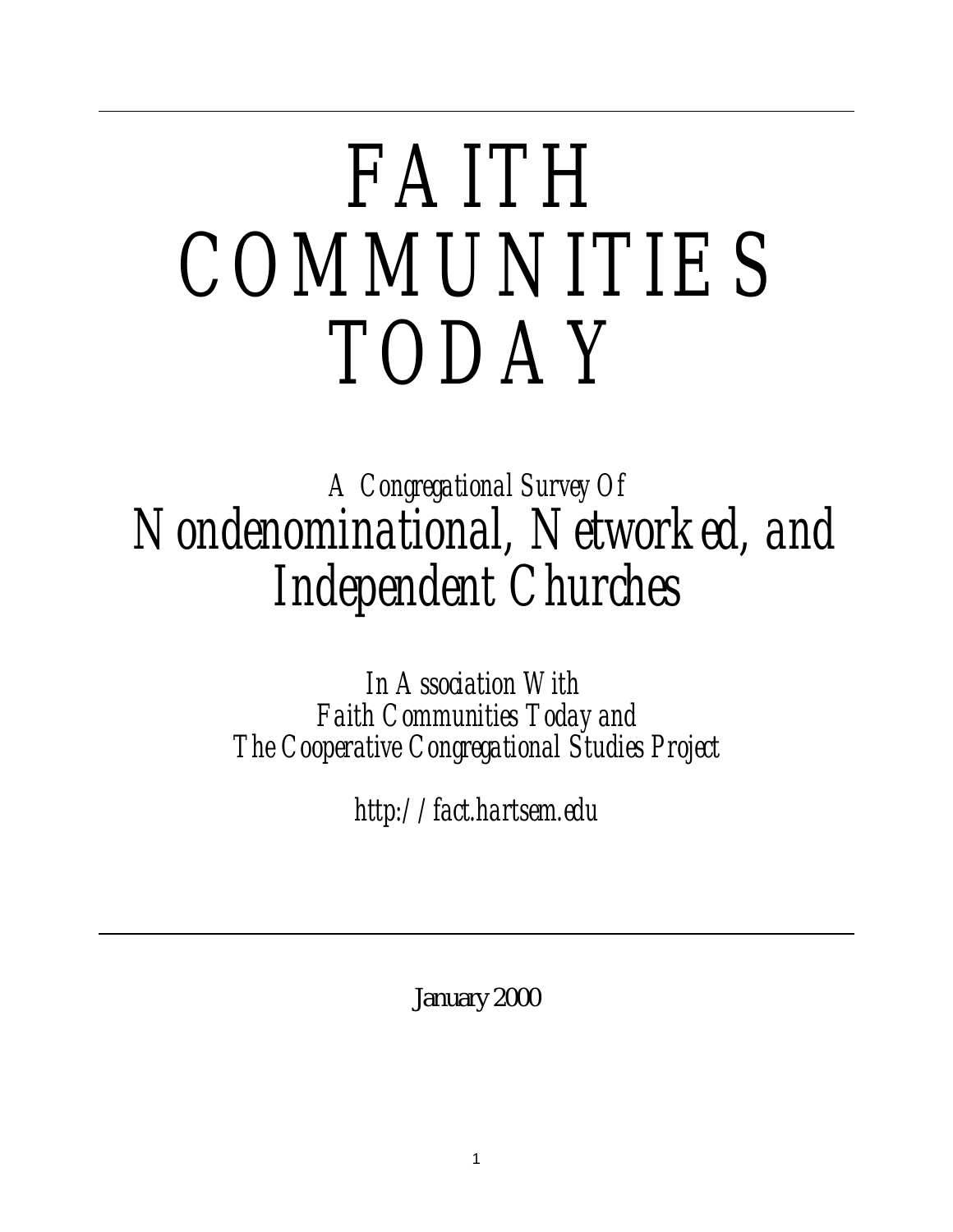# **I. Your Congregation's Location and Building**

- 1. In what year was your congregation officially founded?
- 2. In what ZIP Code area is the church's **primary worship building** located?\_\_\_\_\_\_\_\_\_\_\_\_
- 3. In approximately what year did the congregation begin worshiping at its current location? \_\_\_\_\_\_\_\_\_\_\_
- 4. Is your **primary worship building** located in:  $(\vee$  one)

| Rural or open country $\ldots \ldots \ldots$<br>Town or village of less than 10,000             |        |
|-------------------------------------------------------------------------------------------------|--------|
| In or around a city of $10,000 - 49,999$<br>$50,000-249,999$<br>$250,000+ \ldots \ldots \ldots$ | $\Box$ |
| 5. What is the total seating capacity of your sanctuary?                                        |        |

6. Do any other congregations use your building space for worship?  $\Box_1$  Yes  $\Box_2$  No

## **II. Congregational Worship**

1. Worship Services. [Note: if your congregation holds worship less than once a week, check here  $\Box$  and answer for a typical weekend you do hold services]

|                                                                                                                                 | Friday | Saturday | Sunday AM | Sunday PM |
|---------------------------------------------------------------------------------------------------------------------------------|--------|----------|-----------|-----------|
| A. How many worship services does your<br>congregation have on each of the following<br>days/times on a <i>typical</i> weekend? |        |          |           |           |
| B. What is the total attendance for all services held<br>on this day/time on a typical weekend?                                 |        |          |           |           |

2. How often does the sermon in your worship service *focus* on: ( $\vee$  one on each line)

|                                       | Alwavs | Often | Sometimes Seldom | Never |
|---------------------------------------|--------|-------|------------------|-------|
| A. God's love and care                |        |       |                  |       |
| B. Practical advice for daily living  |        |       |                  |       |
| C. Personal spiritual growth          |        |       |                  |       |
| D. Social justice or social action    |        |       |                  |       |
| E. The Gifts/Power of the Holy Spirit |        |       |                  |       |
| F. Personal Salvation                 |        |       |                  |       |
| G. Struggling with faith and belief   |        |       |                  |       |
| Living a moral life<br>Н.             |        |       |                  |       |
| Stewardship of time and money         |        |       |                  |       |
| <b>End Times/ Second Coming</b>       |        |       |                  |       |

3. How often does the sermon in your worship service(s) **focus** on: (**v** one on each line)

|                                                   | Alwavs | Often | Sometimes | Seldom | Never |
|---------------------------------------------------|--------|-------|-----------|--------|-------|
| A. Personal stories or first-hand experiences     |        |       |           |        |       |
| B. Literary or scholarly references               |        |       |           |        |       |
| C. Illustrations from contemporary media (e.g.,   |        |       |           |        |       |
| magazines, newspapers, television, movies, etc.)  |        |       |           |        |       |
| D. Detailed explanations of scripture or doctrine |        |       |           |        |       |

4. How often are the following included as part of your congregation's worship service(s)? ( $\vee$  one on each line)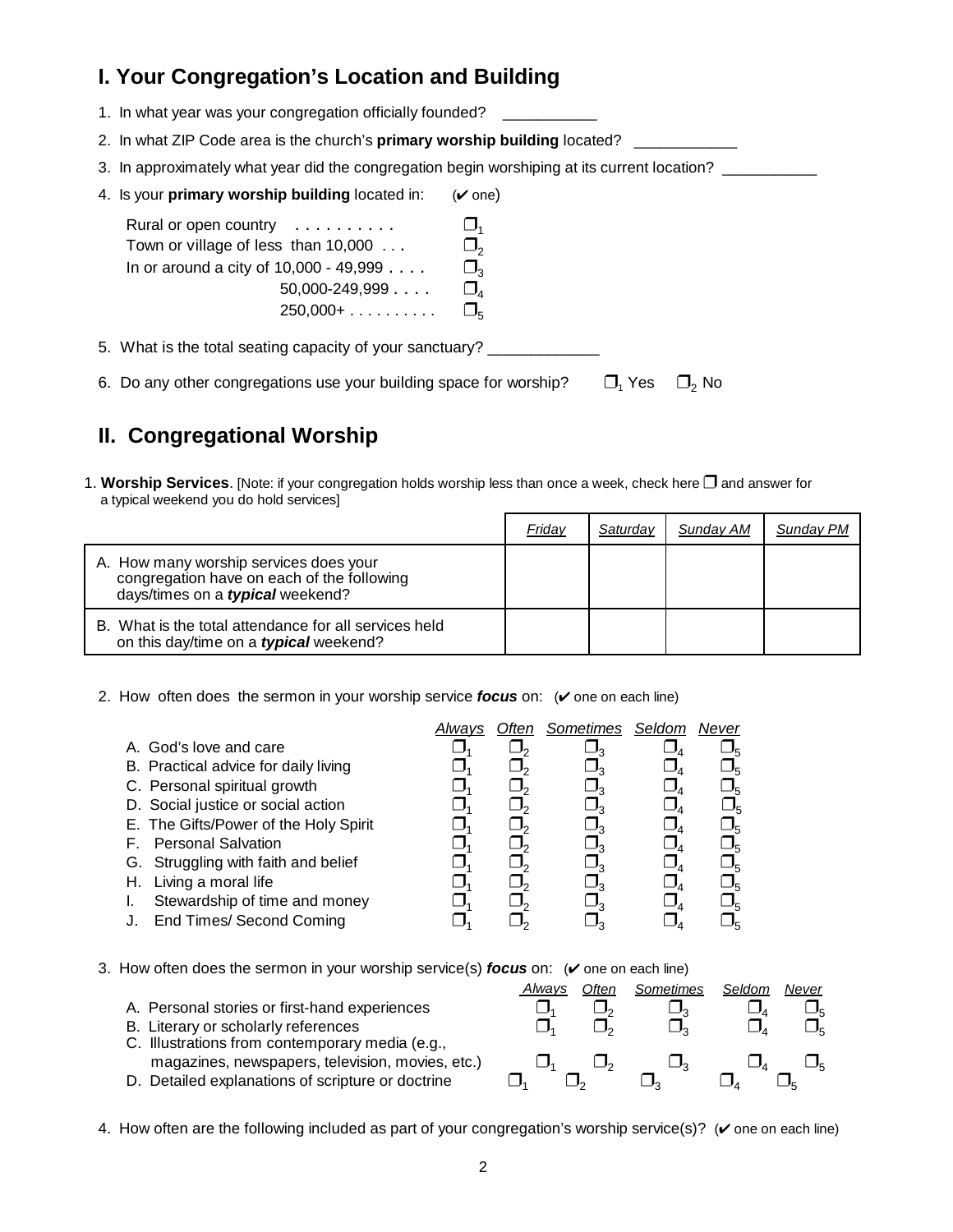|                              | Alwav                                                                                                                                                                                                                                          | Often | Sometimes | Seldom | Never          |
|------------------------------|------------------------------------------------------------------------------------------------------------------------------------------------------------------------------------------------------------------------------------------------|-------|-----------|--------|----------------|
|                              |                                                                                                                                                                                                                                                |       |           |        | ┚ҕ             |
|                              |                                                                                                                                                                                                                                                |       |           |        | ┚ҕ             |
|                              |                                                                                                                                                                                                                                                |       |           |        | ┚ҕ             |
|                              |                                                                                                                                                                                                                                                |       |           |        | ┚ҕ             |
| Altar Call for salvation     |                                                                                                                                                                                                                                                |       |           |        | ┚ҕ             |
| Dance or drama               |                                                                                                                                                                                                                                                |       |           |        | ⅃ᇊ             |
|                              |                                                                                                                                                                                                                                                |       |           |        | ┚ҕ             |
| Prayers for healing          |                                                                                                                                                                                                                                                |       |           |        | J <sub>հ</sub> |
| Prophecy, words of knowledge |                                                                                                                                                                                                                                                |       |           |        | ┚∊             |
|                              | A. Reading/recitation of creeds or statements of faith<br>B. A time for members to testify about their faith<br>C. A time during worship for people to greet each other<br>D. The use of visual projection equipment<br>G. Speaking in tongues |       |           |        |                |

5. In comparison to the style of your congregation's worship service 5 years ago, would you say the style of your current primary worship service: [*Skip if your church is less than 5 years old*]

 $\Box_1$  Is basically the same  $\Box_2$  Changed a little  $\Box_3$  Changed somewhat  $\Box_4$  Changed a great deal

6. How important are the following sources of authority in the worship and teaching of your congregation?

|    | $(V$ one on each line)                     | Absolutely<br>Foundational | Verv<br>Important | Somewhat<br>Important | Little Or No<br>Importance       |
|----|--------------------------------------------|----------------------------|-------------------|-----------------------|----------------------------------|
| A. | The Bible                                  |                            |                   |                       | $\sqcup_{\scriptscriptstyle{A}}$ |
|    | B. Historic creeds, doctrines & tradition  |                            |                   | $\Box$                | $\Box_{\scriptscriptstyle{4}}$   |
|    | C. The leading of the Holy Spirit          |                            |                   |                       | $\Box_{4}$                       |
|    | D. The authority of nondenominational      |                            |                   |                       |                                  |
|    | spiritual head, network overseer, or elder |                            |                   |                       | $\Box_{4}$                       |
|    | E. Human reason and understanding          |                            |                   |                       | $\Box_{\scriptscriptstyle{4}}$   |
|    | F. Personal experience                     |                            |                   |                       | $\Box_{\scriptscriptstyle{A}}$   |
|    | G. Congregational vision & purpose         |                            |                   |                       |                                  |

- H. Now please write the letter of the *one* source of authority that is *most important* in your congregation's worship and teaching, as difficult a choice as this may be, in this box  $\rightarrow$ H. Now please write the letter of the **one** source of authority that is **most important** in your congregation's worship and teaching, as difficult a choice as this may be, in this box  $\rightarrow$
- 7. How often are the following used in your congregation's worship service(s)? ( $\checkmark$  one on each line)

|                                              | Alwavs | Often | Sometimes | Seldom | Never |
|----------------------------------------------|--------|-------|-----------|--------|-------|
| A. Organ and/or piano                        |        |       |           |        |       |
| B. Electronic keyboard or synthesizer        |        |       |           |        | Jς    |
| C. Electric guitar or bass                   |        |       |           |        | Jς    |
| D. Non-electronic string or wind instruments |        |       |           |        |       |
| E. Drums or other percussion instruments     |        |       |           |        |       |
| F. Recorded music (tapes, cd's, etc.)        |        |       |           |        |       |

8. How well does each of the following statements describe your congregation?  $({\checkmark}$  one on each line)

| Verv | Quite | Some- |                 | Not |
|------|-------|-------|-----------------|-----|
| Well | Well  | What  | Slightly At All |     |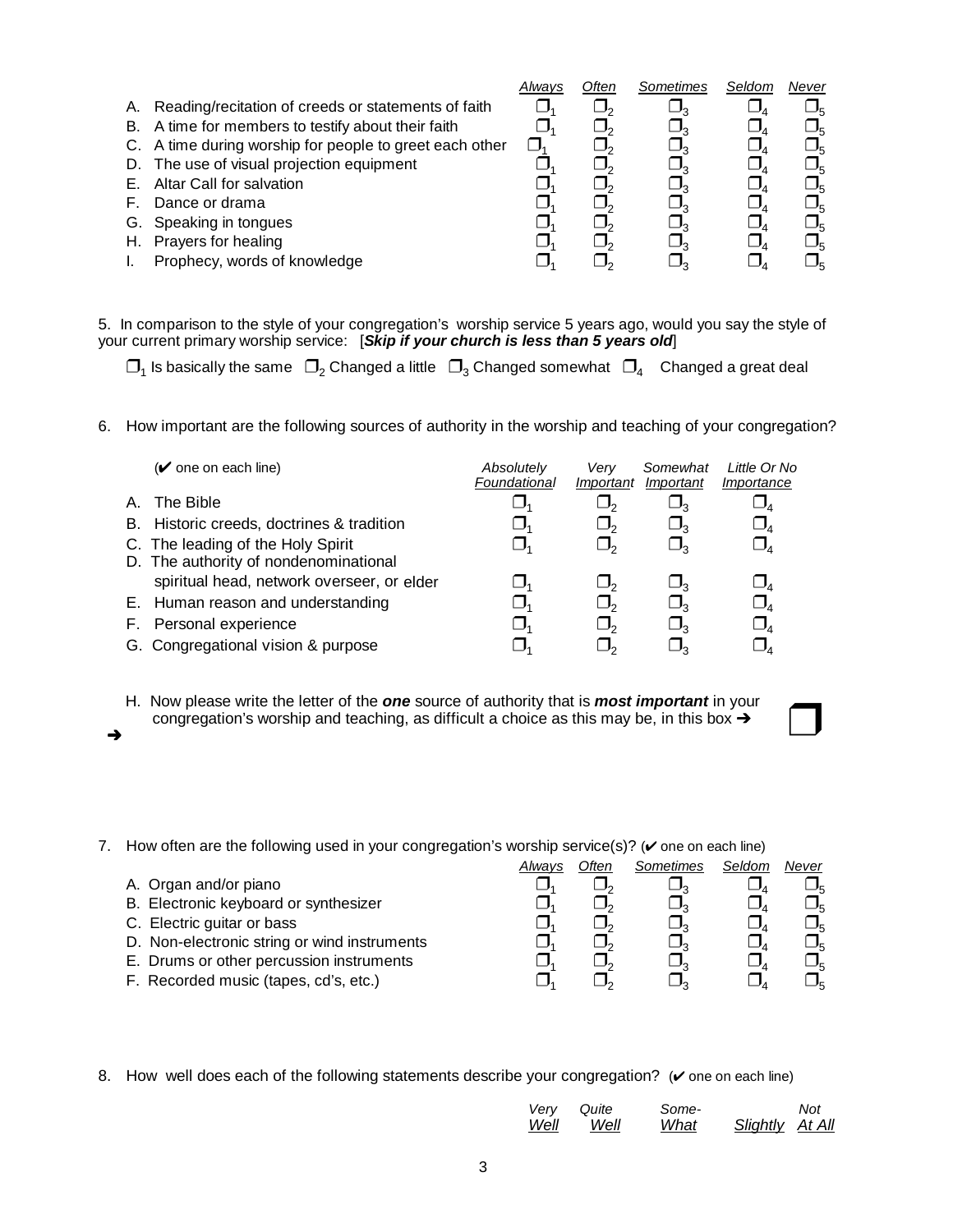|                                                          | $\Box_{\scriptscriptstyle{1}}$                                                                                                                                    | $\Box_2$      | $\square_3$                    | $\Box_{\scriptscriptstyle{A}}$ | ⊓               |
|----------------------------------------------------------|-------------------------------------------------------------------------------------------------------------------------------------------------------------------|---------------|--------------------------------|--------------------------------|-----------------|
| Our congregation is spiritually vital and alive          | $\Box_{\scriptscriptstyle{1}}$                                                                                                                                    | $\Box_2$      | $\square_3$                    | $\square_4$                    | $\Box_{5}$      |
| Our congregation is working for social justice           | $\Box_{\scriptscriptstyle{1}}$                                                                                                                                    | $\square_{2}$ | $\square_3$                    | $\Box_{\scriptscriptstyle{A}}$ | ⊓               |
| Our congregation helps members deepen their              |                                                                                                                                                                   |               |                                |                                |                 |
| relationship with God                                    | $\Box_1$                                                                                                                                                          | $\Box_2$      | $\square_3$                    | $\Box_4$                       | $\sqcup_{5}$    |
| Our congregation is trying to increase its racial/ethnic |                                                                                                                                                                   |               |                                |                                |                 |
| diversity                                                | $\Box_1$                                                                                                                                                          | $\square_{2}$ | $\Box_{\scriptscriptstyle{3}}$ | $\Box_{\scriptscriptstyle{A}}$ | $\square_{5}$   |
|                                                          |                                                                                                                                                                   |               |                                |                                |                 |
| nondenominational independent stance                     | $\Box_{1}$                                                                                                                                                        | $\Box$        | $\Box_{\mathtt{3}}$            | $\Box_{\scriptscriptstyle{A}}$ | $\square_{5}$   |
| Our congregation is a moral beacon in the community      | $\Box_{\scriptscriptstyle{1}}$                                                                                                                                    | $\Box$        | $\Box_3$                       | $\Box_{4}$                     | $\square_{5}$   |
| We welcome innovation in our ministries & programs       | $\Box_{\scriptscriptstyle{4}}$                                                                                                                                    | $\square_{2}$ | $\Box_3$                       | $\Box_{4}$                     | $\square_{5}$   |
| Disagreements and conflicts are dealt with openly        | $\Box_1$                                                                                                                                                          | $\square_{2}$ | $\Box_3$                       | $\square_4$                    | $\Box_{5}$      |
| Our congregation encourages the public expression of     |                                                                                                                                                                   |               |                                |                                |                 |
| speaking in tongues                                      | $\Box_{1}$                                                                                                                                                        | $\Box_2$      | $\square_3$                    | $\Box_4$                       | $\Box_{5}$      |
| Our congregation has a strong racial/ethnic or national  |                                                                                                                                                                   |               |                                |                                |                 |
| heritage it is trying to preserve                        | $\Box_1$                                                                                                                                                          | $\Box_2$      |                                | $\Box$                         | $\Box_5$        |
| Members are excited about the future of our church       | $\Box_{\scriptscriptstyle{1}}$                                                                                                                                    | $\Box_2$      | $\square_3$                    | $\Box_{\scriptscriptstyle{A}}$ | $\Box_{\kappa}$ |
| New members are easily incorporated into the life of     |                                                                                                                                                                   |               |                                |                                |                 |
| our congregation                                         | $\Box_4$                                                                                                                                                          | $\Box_2$      |                                |                                |                 |
|                                                          | $\mathsf{L}$                                                                                                                                                      | $\Box_2$      |                                |                                |                 |
|                                                          | A. Our congregation is like a close-knit family<br>Е.<br>F. Our congregation clearly expresses its<br>K.<br>M.<br>N. We have a clear sense of mission and purpose |               |                                |                                |                 |

#### **III. Your Congregational Participants**:

- 1. Approximately how many persons would you say are associated *in any way* with the religious life of your congregation — counting both adults and children, counting both regular and irregular participants, counting both official or registered members and also participating nonmembers.
	- $\rightarrow$   $\rightarrow$  Number
- 2. Approximately how many persons both adults and children would you say *regularly participate* in the religious life of your congregation — *whether or not* they are officially members of your congregation?

A. Number of **regularly participating** adults (18 and over) \_\_\_\_\_\_\_\_\_\_\_\_\_\_

| B. Number of regularly participating children and teens (17 and under) $\rightarrow \rightarrow$ |
|--------------------------------------------------------------------------------------------------|
|--------------------------------------------------------------------------------------------------|

3. What was (or is) the average w eekly attendance (including adults and children) for the following years?

| ו הש | ״ | м<br>. . | $\sim$ $\sim$ $\sim$ |
|------|---|----------|----------------------|
|      |   |          |                      |

4. Of your total number of **regularly participating adults**, what percent would you estimate are:

| ● American Indian/Alaska Native | % | $\bullet$ White:               | $\%$            |
|---------------------------------|---|--------------------------------|-----------------|
| $\bullet$ Asian                 | % | • Black or African American    | %               |
| • Native Hawaiian or            | % | • Hispanic or Latino           | $\%$            |
| <b>Other Pacific Islander</b>   |   | $\bullet$ Biracial/multiracial | $\mathcal{O}_k$ |

5. Of the total number of **regularly participating adults**, what percent would you estimate are:

| None Hardly Any Few | Some | Manv | Most All Or Nearly All |  |
|---------------------|------|------|------------------------|--|
|                     |      |      |                        |  |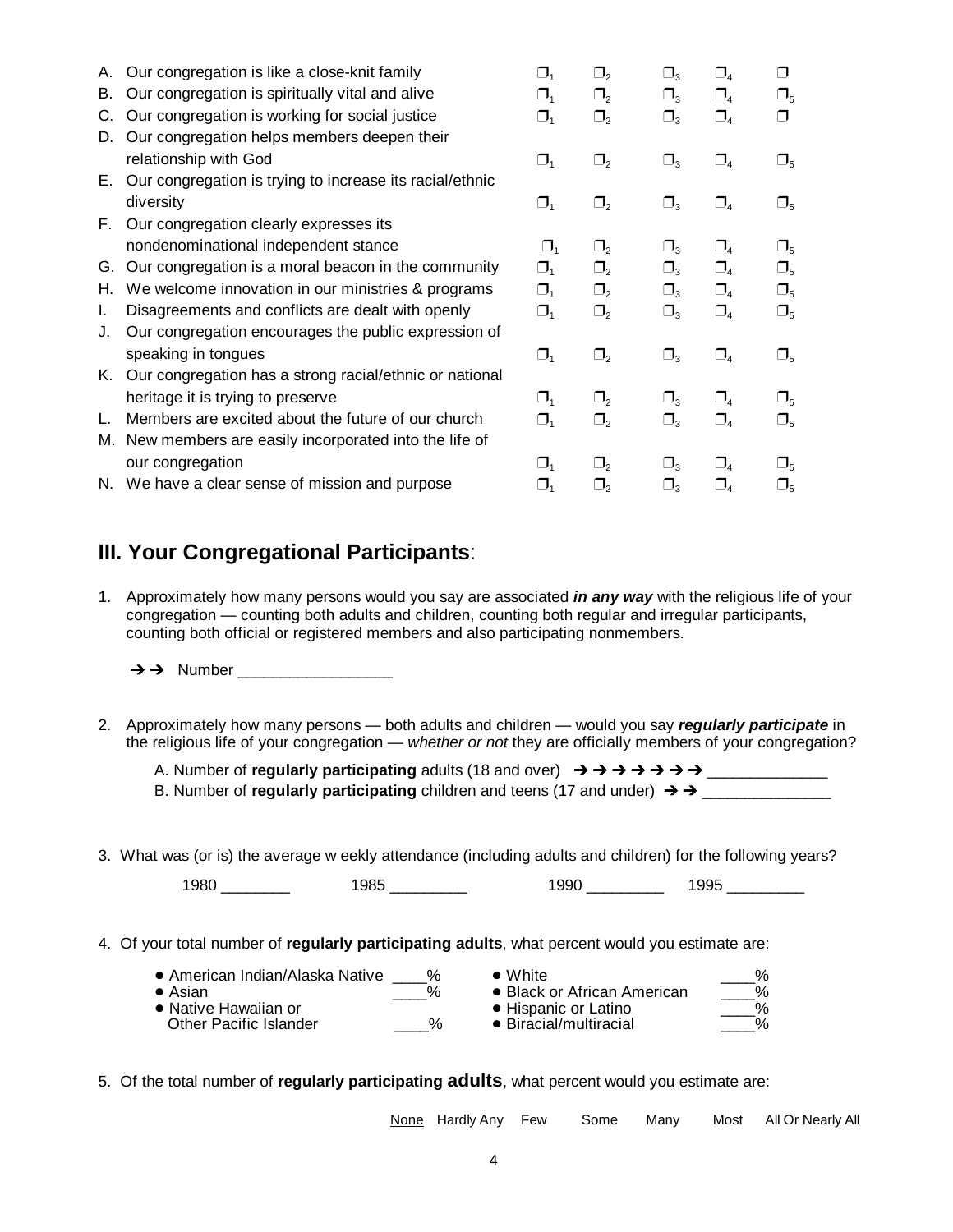|    |                                                                                                                                       |                                 | 1-10%    | 11-20%     | 21-40%                      | 41-60%   | 61-80%        | 81-100%             |
|----|---------------------------------------------------------------------------------------------------------------------------------------|---------------------------------|----------|------------|-----------------------------|----------|---------------|---------------------|
|    | A. Female                                                                                                                             | $\Box_1$                        | $\Box_2$ | $\Box_3$   | $\Box_4$                    | $\Box_5$ | $\square_6$   | $\Box$              |
|    | B. Not high school graduates                                                                                                          | $\Box_1$                        | $\Box_2$ | $\Box_3^-$ | $\Box_4$                    | $\Box_5$ | $\Box_6$      | $\Box_7$            |
|    | C. At least College graduates                                                                                                         | $\Box_1$                        | $\Box_2$ | $\Box_3$   | $\Box_4$                    | $\Box_5$ | $\Box_6$      | $\Box_7$            |
|    | D. Age 35 or younger                                                                                                                  | $\Box_1$                        | $\Box_2$ | $\Box_3$   | $\Box_4$                    | $\Box_5$ | $\Box_6$      | $\Box_7$            |
|    | F. Over 60 years old                                                                                                                  | $\Box_1$                        | $\Box_2$ | $\Box_3$   | $\Box_4$                    | $\Box_5$ | $\Box_6$      | $\Box_7$            |
|    | G. Married                                                                                                                            | $\Box_1$                        | $\Box_2$ | $\Box_3$   | $\Box_4$                    | $\Box_5$ | $\Box_6$      | $\Box_7$            |
|    | H. Grew up nondenom. or independent<br>New to your congregation in                                                                    | $\Box_{1}$                      | $\Box_2$ | $\Box_3$   | $\Box_4$                    | $\Box_5$ | $\Box_6$      | $\Box_7$            |
|    | the last five years<br>J. Living in the immediate area                                                                                | $\Box_1$                        | $\Box_2$ | $\Box_3$   | $\Box_4$                    | $\Box_5$ | $\Box_6$      | $\Box_7$            |
|    | around your church building                                                                                                           | $\Box_1$                        | $\Box_2$ | $\Box_3$   | $\Box_{4}$                  | $\Box_5$ | $\Box_6$      | $\Box$ <sub>7</sub> |
|    | K. Commuting more than 15 minutes<br>to get to your worship services                                                                  | $\Box$                          | $\Box_2$ | $\Box_3$   | $\Box_4$                    | $\Box_5$ | $\Box_6$      | $\Box_7$            |
|    | L. Currently holding volunteer leadership                                                                                             |                                 |          |            |                             |          |               |                     |
|    | roles in your church (serve on committees,                                                                                            |                                 |          |            |                             |          |               |                     |
|    | teach Sunday school, run programs) $\Box$ <sub>1</sub>                                                                                |                                 | $\Box_2$ | $\Box_3$   | $\Box_4$                    | $\Box_5$ | $\Box_6$      | $\Box_7$            |
|    | M. In households with incomes                                                                                                         |                                 |          |            |                             |          |               |                     |
|    | below \$20,000                                                                                                                        | $\Box_1$                        | $\Box_2$ | $\Box_3$   | $\Box_{4}$                  | $\Box_5$ | $\square_{6}$ | $\square_{7}$       |
|    | N. In households with incomes                                                                                                         |                                 |          |            |                             |          |               |                     |
|    | above \$75,000<br>O. In households with children                                                                                      | $\Box_1$                        | $\Box_2$ | $\Box_3$   | $\Box_{4}$                  | $\Box_5$ | $\Box_6$      | $\Box_7$            |
|    | under 18 present                                                                                                                      |                                 |          |            |                             |          |               |                     |
|    |                                                                                                                                       | $\Box_1$                        | $\Box_2$ | $\Box_3$   | $\Box_{4}$                  | $\Box_5$ | $\Box_6$      | $\square_{7}$       |
| 6. | Which one label below comes closest to describing the theological position of the majority of your regularly<br>participating adults? |                                 |          |            |                             |          |               |                     |
|    | Fundamentalist                                                                                                                        | $\Box$ <sub>4</sub> Charismatic |          |            | $\Box$ <sub>7</sub> New Age |          |               |                     |
|    |                                                                                                                                       |                                 |          |            |                             |          |               |                     |

| $\Box$ <sub>2</sub> Evangelical    | $\square_{5}$ Moderate     | $\square_{\rm s}$ Seeker |  |
|------------------------------------|----------------------------|--------------------------|--|
| $\square$ <sub>3</sub> Pentecostal | $\square_{\kappa}$ Liberal | $\Box_{\alpha}$ Other:   |  |

# **IV. Congregational Programs**

| Does your congregation have a Sunday school program that meets regularly?<br>$\square$ , No<br>⊟. Yes<br>1. |                                                                                                                                                                                                                                                                                                                                   |  |  |  |  |  |
|-------------------------------------------------------------------------------------------------------------|-----------------------------------------------------------------------------------------------------------------------------------------------------------------------------------------------------------------------------------------------------------------------------------------------------------------------------------|--|--|--|--|--|
|                                                                                                             | <b>IF YES:</b><br>A. What is the typical, total, weekly attendance of <b>adults (18 and over)</b> ? $\rightarrow \rightarrow \rightarrow \rightarrow \rightarrow$<br>B. What is the typical, total, weekly attendance of <i>children and teens (17 and under)</i> ? $\rightarrow$                                                 |  |  |  |  |  |
|                                                                                                             | Are new members:<br>$\Box$ Yes $\Box$ No<br>Required to take informational class prior to or after becoming a member?<br>Assigned a "mentor" (a pastor or lay leader) to incorporate them into the church? $\square_1$ Yes $\square_2$ No<br>$\Box$ Yes $\Box$ No<br>Strongly encouraged to volunteer in the church's ministries? |  |  |  |  |  |
|                                                                                                             | Overall, to what extent are your church members involved in recruiting new members?                                                                                                                                                                                                                                               |  |  |  |  |  |

| $\Box_1$ Extensively | $\Box$ <sub>2</sub> Moderately | $\Box$ <sub>3</sub> Minimally | $\Box$ <sub>4</sub> Not at all |
|----------------------|--------------------------------|-------------------------------|--------------------------------|
|----------------------|--------------------------------|-------------------------------|--------------------------------|

4. During the past 12 months, did your congregation have any of the following programs or activities in addition to the above mentioned Sunday school programs?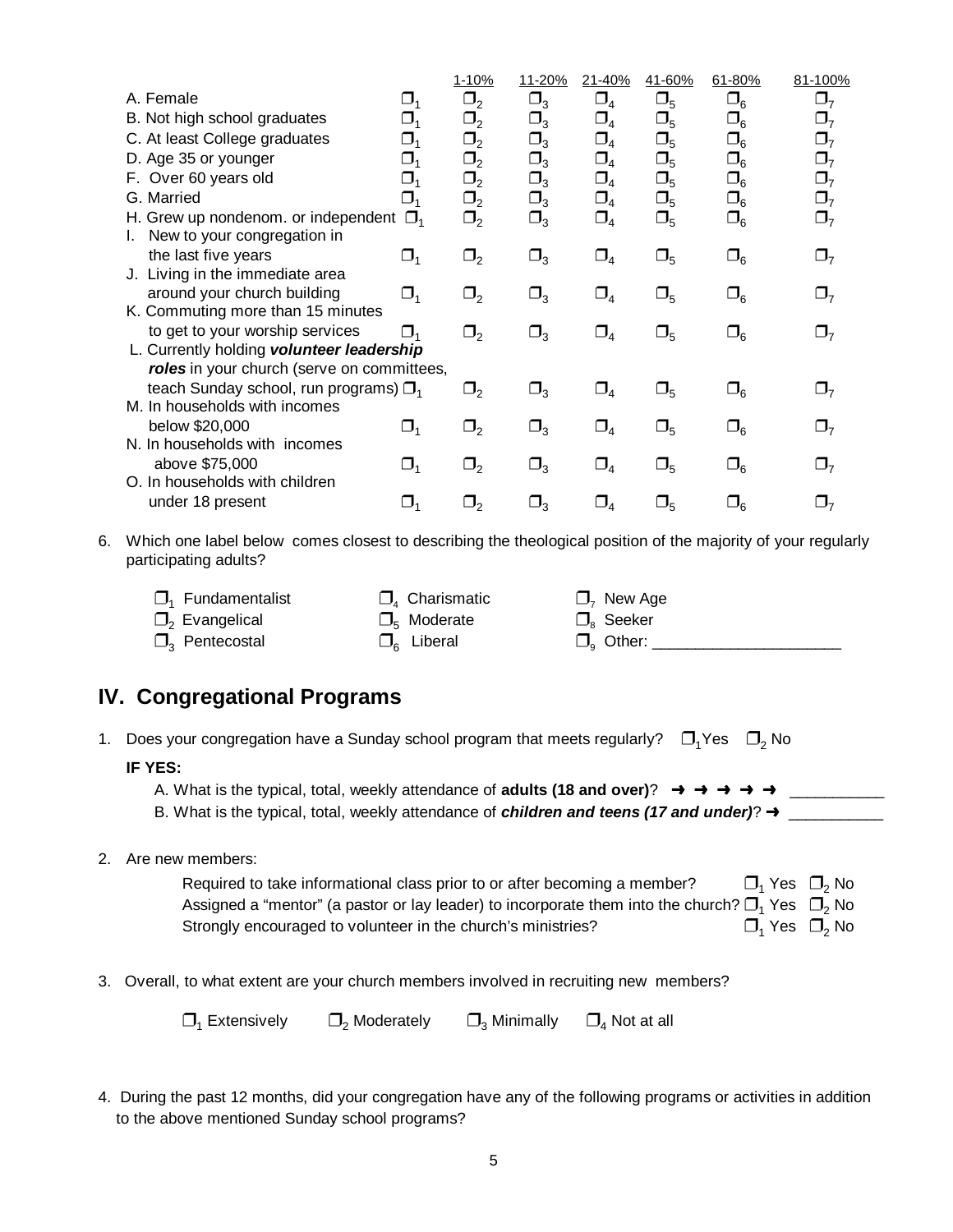|                                                           | ΝO | <b>YES</b> |
|-----------------------------------------------------------|----|------------|
| A. Bible study (other than Sunday School)                 | No | Yes        |
| B. Theological or doctrinal study                         | No | Yes        |
| C. Prayer or meditation groups                            | No | Yes        |
| D. Spiritual retreats                                     | No | Yes        |
| E. Community service                                      | No | Yes        |
| F. Parenting or marriage enrichment                       | No | Yes        |
| G. Choir(s)                                               | No | Yes        |
| H. Other performing arts (e.g., music, dance, drama)      | No | Yes        |
| I. Groups that discuss books or contemporary issues       | No | Yes        |
| J. Self-help or personal growth groups                    | No | Yes        |
| K. Exercise, fitness or weight loss groups or classes     | No | Yes        |
| L. Sports teams                                           | No | Yes        |
| M. Youth/ Teen activities                                 | No | Yes        |
| N. Young Adult activities                                 | No | Yes        |
| O. Senior Adult activities                                | No | Yes        |
| P. Mens/Womens ministries (e.g. Promisekeepers, AGLOW.)   | No | Yes        |
| Q. National programs (e.g. AWANA, Bible Study Fellowship) | No | Yes        |

5. In the past 12 months, did your congregation directly provide, or work with another program in providing any of the following services for your own members or for people in the community?

|    | [including material or financial contributions,       |     | --------- Yes, circle all that apply ----------- |                         |  |
|----|-------------------------------------------------------|-----|--------------------------------------------------|-------------------------|--|
|    | volunteer time by church members, space               |     | <b>Provided Directly</b>                         | Cooperated With Another |  |
|    | in your building]                                     |     | By Your                                          | Church, Agency, or      |  |
|    |                                                       |     | Congregation                                     | Organization's Program  |  |
|    | A. Food pantry, soup kitchen or food donations        | No  | Yes                                              | Yes                     |  |
|    | B. Cash or vouchers given to families or individuals  | No  | Yes                                              | <b>Yes</b>              |  |
|    | C. Thrift store or donations                          | No  | Yes                                              | Yes                     |  |
|    | D. Temporary or permanent shelter/housing             | No. | Yes                                              | <b>Yes</b>              |  |
|    | E. Counseling services or support groups              | No  | Yes                                              | Yes                     |  |
|    | F. Substance abuse & 12-step recovery programs        | No  | Yes                                              | Yes                     |  |
|    | G. Day care, pre-school, before/after-school programs | No. | Yes                                              | Yes                     |  |
|    | H. Programs for youth & teens                         | No  | Yes                                              | <b>Yes</b>              |  |
| L. | Voter registration or voter education                 | No  | Yes                                              | Yes                     |  |
|    | J. Social issue advocacy, Community organizing        | No  | Yes                                              | Yes                     |  |
|    | K. Employment counseling, placement or training       | No. | Yes                                              | <b>Yes</b>              |  |
|    | L. Health programs/clinics/health education           | No  | Yes                                              | <b>Yes</b>              |  |
|    | M. Hospitals & Nursing home                           | No. | Yes                                              | <b>Yes</b>              |  |
|    | N. Prison ministry                                    | No. | Yes                                              | Yes                     |  |
|    | O. Senior citizen programs (other than housing)       | No  | Yes                                              | Yes                     |  |
|    | P. Program for migrants or immigrants                 | No. | Yes                                              | Yes                     |  |

6. To what extent does your congregation emphasize in its worship and education the following *home or personal practices*? ( $\checkmark$  one on each line)

| A Great Quite |       |      |                                  | Not    |
|---------------|-------|------|----------------------------------|--------|
| Deal          | A Bit | Some | $\therefore$ Little $\therefore$ | At All |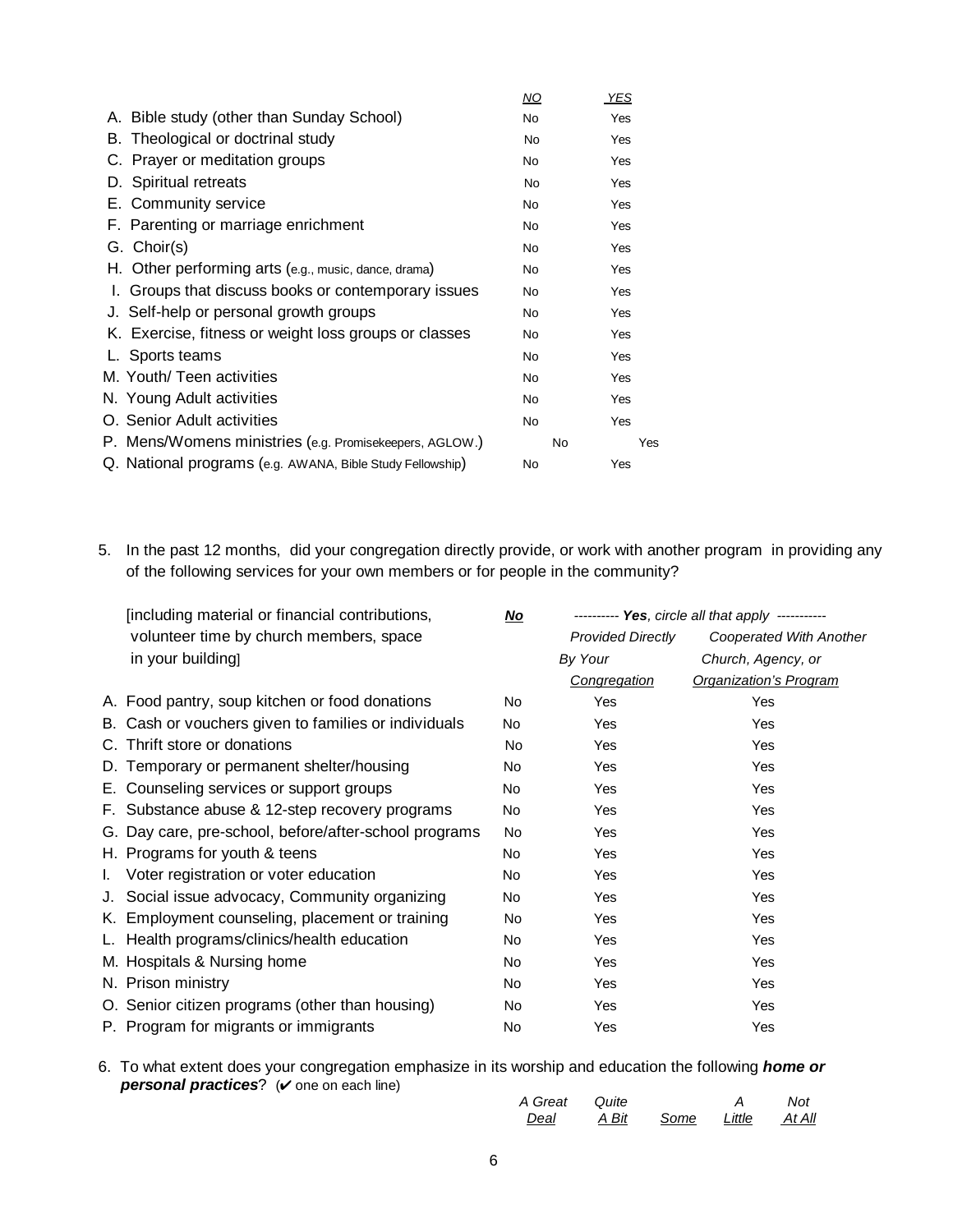|     |          |                                |                    | $J_{5}$ |
|-----|----------|--------------------------------|--------------------|---------|
|     |          |                                |                    | $J_{5}$ |
| U.  |          | $\Box$                         | $\Box$             | $J_{5}$ |
| ┚   |          | $\Box_2$                       |                    | $J_{5}$ |
| J.  |          | $\Box$                         | $\Box$             | $J_{5}$ |
| ىل  |          | $\Box_{\scriptscriptstyle{2}}$ | $\Box$             | $J_{5}$ |
| ، ل | $\Box$   | $\Box$                         | $\Box$             | ┚∊      |
| J.  |          | $\Box$                         |                    | Jr.     |
|     | J.<br>J, |                                | $\Box_2$<br>$\Box$ |         |

#### **V. Affiliations, Networks and Partnerships**

1. Is your congregation part of a Network, Fellowship, Association or Denomination?  $\Box_1$  Yes  $\Box_2$  No

**If Yes**, What is the name of this Networked Group ? \_\_\_\_\_\_\_\_\_\_\_\_\_\_\_\_\_\_\_\_\_\_\_\_\_\_\_\_\_\_\_\_\_\_\_\_\_\_\_

What is the approximate number of churches in the Fellowship? \_\_\_\_\_\_\_\_\_\_\_\_\_\_\_\_\_\_

If you would like, describe your church's relationship to this Group: (Does it ordain, provide resources, offer insurance & annuity? Do you pay dues or tithe? Are there overseers, advisors? Are there local or national meetings?)

2. During the last 12 months, has your congregation been involved in any of the following types of intercongregational, ecumenical or interfaith activities?

 $\_$  , and the state of the state of the state of the state of the state of the state of the state of the state of the state of the state of the state of the state of the state of the state of the state of the state of the  $\_$  , and the state of the state of the state of the state of the state of the state of the state of the state of the state of the state of the state of the state of the state of the state of the state of the state of the  $\_$  , and the state of the state of the state of the state of the state of the state of the state of the state of the state of the state of the state of the state of the state of the state of the state of the state of the \_\_\_\_\_\_\_\_\_\_\_\_\_\_\_\_\_\_\_\_\_\_\_\_\_\_\_\_\_\_\_\_\_\_\_\_\_\_\_\_\_\_\_\_\_\_\_\_\_\_\_\_\_\_\_\_\_\_\_\_\_\_\_\_\_\_\_\_\_\_\_\_\_\_\_\_\_\_\_\_\_\_\_

|                                                      |           | With other congregations or persons: |            |            |
|------------------------------------------------------|-----------|--------------------------------------|------------|------------|
| (Circle all the "yeses" that apply)                  |           | From our                             | From other | From other |
|                                                      |           | Denom or other                       | Christian  | Faith      |
|                                                      | <u>No</u> | nondenom groups Denominations        |            | Traditions |
| A. Joint worship services                            | No        | Yes                                  | Yes        | Yes        |
| B. Joint celebrations or programs other than worship | No.       | Yes                                  | Yes        | Yes        |
| C. Joint social outreach or service projects         | No        | Yes                                  | Yes        | Yes        |
| D. Councils of Churches or ministerial associations  | No        | Yes                                  | Yes        | Yes        |

3. Does your church have regular access to a computer?

\_\_\_\_\_\_\_\_\_\_\_\_\_\_\_\_\_\_\_\_\_\_\_\_\_

 $\Box_0$  No  $\Box_1$  Yes, we use a member's personal computer  $\Box_2$  Yes, the church owns a computer

Does your church have an email address?  $\Box_1$  Yes  $\Box_2$  No What is this address?

Does your church have a web site? 1 2 Yes No What is the web address? http://\_\_\_\_\_\_\_\_\_\_\_\_\_\_\_\_\_\_\_\_\_\_

## *\*\* If you include your email address*, *we will send you an electronic copy of our summary report from this national survey.*

#### **VI. Leadership And Organizational Dynamics**

1. Please describe the current (or senior) pastor by checking all of the boxes that apply or filling in the requested